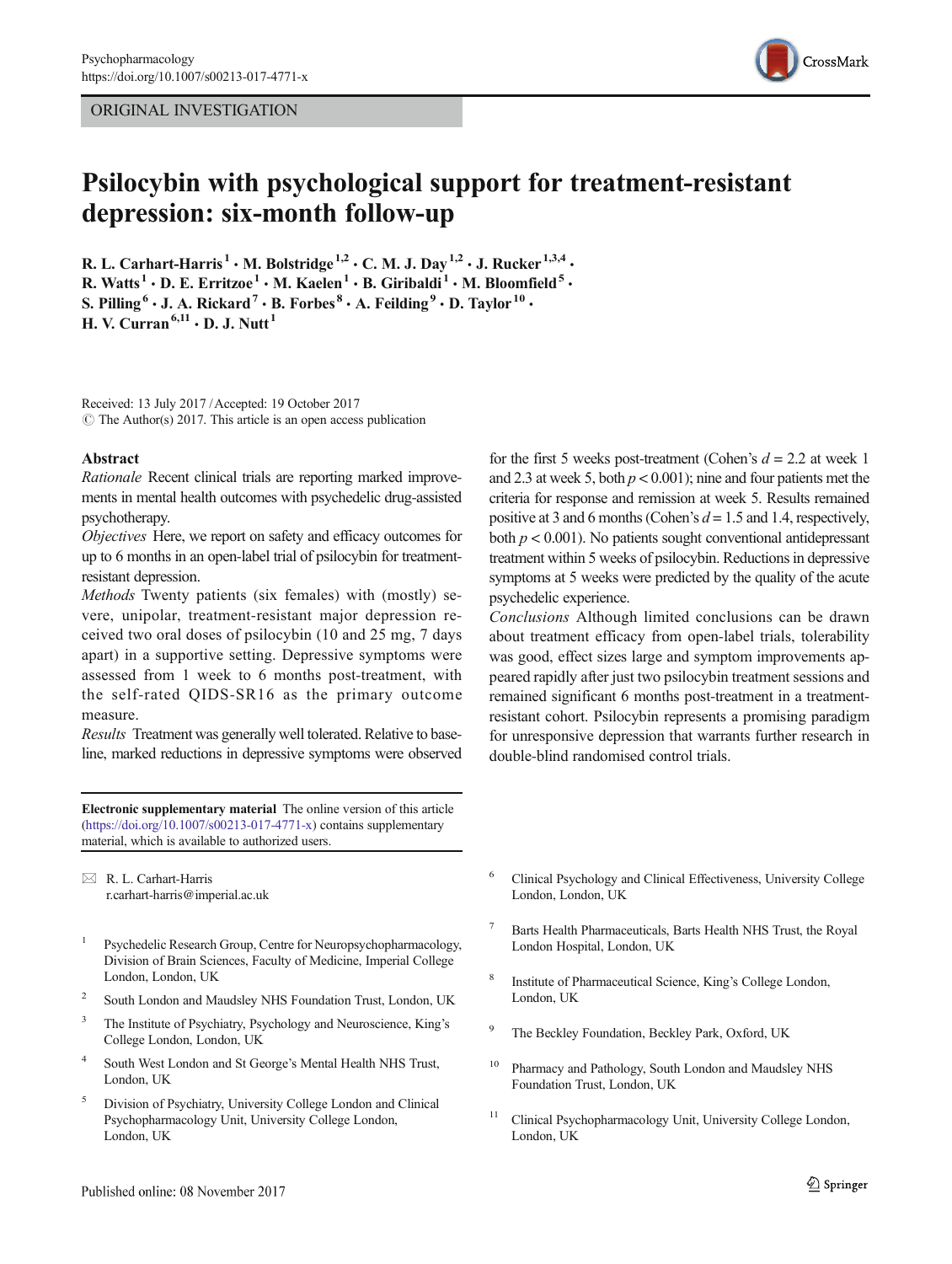Keywords Serotonin . 5-HT2AR . Depression . Treatment-resistant depression . Psilocybin . Psychedelic . Mood . Hallucinogen . Psychotherapy

# Introduction

Psilocybin is a naturally occurring plant alkaloid that is being increasingly researched as treatment for a range of different psychiatric disorders (Carhart-Harris and Goodwin [2017](#page-8-0)). Four separate trials have reported improvements in depressive symptoms after psilocybin-assisted psychotherapy (Griffiths et al. [2016](#page-8-0); Ross et al. [2016](#page-9-0); Grob et al. [2011;](#page-8-0) Carhart-Harris et al. [2016\)](#page-8-0), including one in which 'treatment-resistant depression' was the primary criterion for inclusion (Carhart-Harris et al. [2016\)](#page-8-0). Psilocybin has shown promise in the treatment of obsessive compulsive disorder (Moreno et al. [2006\)](#page-9-0), alcohol (Bogenschutz et al. [2015](#page-8-0)) and tobacco addiction (Johnson et al. [2014\)](#page-9-0) and anxiety related to terminal diagnoses (Griffiths et al. [2016;](#page-8-0) Ross et al. [2016](#page-9-0); Grob et al. [2011](#page-8-0)). Treatment procedures typically involve psychological preparation prior to one or two therapist-supported drug sessions followed by psychological integration. Using a consistent model (i.e. involving appropriate psychological support), sustained improvements in well-being in healthy individuals were observed after a single dose of psilocybin in a doubleblind design incorporating an active placebo (Griffiths et al. [2008\)](#page-8-0).

Studies involving other serotonergic psychedelics combined with psychological support have found similarly promising outcomes: Sustained reductions in end-of-life anxiety were observed after LSD-assisted psychotherapy (Gasser et al. [2014\)](#page-8-0), and reduced depressive symptoms were seen after ayahuasca in patients with 'recurrent depression' (Osorio Fde et al. [2015;](#page-9-0) Sanches et al. [2016\)](#page-9-0). Naturalistic, observational studies of ayahuasca support its long-term well-being promoting and anti-addiction properties (Thomas et al. [2013;](#page-9-0) Bouso et al. [2012](#page-8-0)) and a recent population survey found lower rates of suicidality and psychological distress in association with psychedelic drug use (Hendricks et al. [2015](#page-8-0))—an anomalous association for a drug of potential misuse. Drug experts and users have consistently rated psilocybin as the least harmful and potentially 'most beneficial' drug of potential misuse (Carhart-Harris and Nutt [2013](#page-8-0); van Amsterdam et al. [2015\)](#page-8-0)—although the influence of context (e.g. expectations and environmental factors) on potential harms and benefits has been much emphasised (Hartogsohn [2016](#page-8-0); Carhart-Harris et al., in review). Further evidence favouring the therapeutic potential of psychedelics can be found in literature documenting the extensive research carried out with these compounds in the mid-twentieth century, e.g. two relevant meta-analyses have found positive safety and efficacy data for LSD for alcohol dependence (Krebs and Johansen [2012\)](#page-9-0)

and mood disorders (Rucker et al. [2016\)](#page-9-0). See Carhart-Harris and Goodwin ([2017](#page-8-0)) for a review of historical and recent trials with psychedelics.

Like all serotonergic psychedelics, psilocybin initiates its characteristic effects via serotonin 2A receptor (5-HT2AR) agonism (Vollenweider et al. [1998](#page-9-0)). 5-HT2AR signalling has been associated with better responses to conventional antidepressants (Qesseveur et al. [2016;](#page-9-0) Petit et al. [2014\)](#page-9-0), and preclinical work indicates that 5-HT2AR signalling may mediate (at least some of) the therapeutic effects of SSRIs (Nic Dhonnchadha et al. [2005](#page-9-0); Buchborn et al. [2014\)](#page-8-0). Paradoxically, 5-HT2AR antagonists have been found to augment the antidepressant effects of SSRIs (Ostroff and Nelson [1999\)](#page-9-0) and many effective antidepressant augmentation medications have 5-HT2AR antagonist properties (Carpenter et al. [1999\)](#page-8-0). This paradox implies that 5-HT2AR agonism *and* antagonism can achieve consistent ends, in terms of alleviating depressive symptoms, but via different mechanisms (see Carhart-Harris et al. ([2017](#page-8-0)) and Carhart-Harris and Nutt [\(2017\)](#page-8-0) for a relevant discussion).

The present report documents an extension to our recently published pilot study assessing psilocybin with psychological support for treatment-resistant depression. The number of patients treated was increased from 12 to 20 and the follow-up period extended from 3 to 6 months.

# Methods

#### Approvals and drug source

This clinical trial received a favourable opinion from the National Research Ethics Service (NRES) London-West London, was sponsored and approved by Imperial College London's Joint Research and Complication Organisation (JRCO), was adopted by the National Institute of Health Research (NIHR) Clinical Research Network (CRN) and was reviewed and approved by the Medicines and Healthcare products Regulatory Agency (MHRA). A Home Office Licence for storage and dispensing of Schedule One drugs was obtained. Psilocybin was obtained from THC Pharm (Frankfurt) and formulated into the investigational medicinal product (5 mg psilocybin in size 0 capsules) by Guy's and St Thomas' Hospital's Pharmacy Manufacturing Unit (London, UK).

#### Study design

This was an open-label feasibility study in 20 patients with treatment-resistant depression. Treatment involved two oral doses of psilocybin (10 and 25 mg), 7 days apart. The primary outcome was mean change in the severity of self-reported (SR) depressive symptoms (measured primarily with the 16-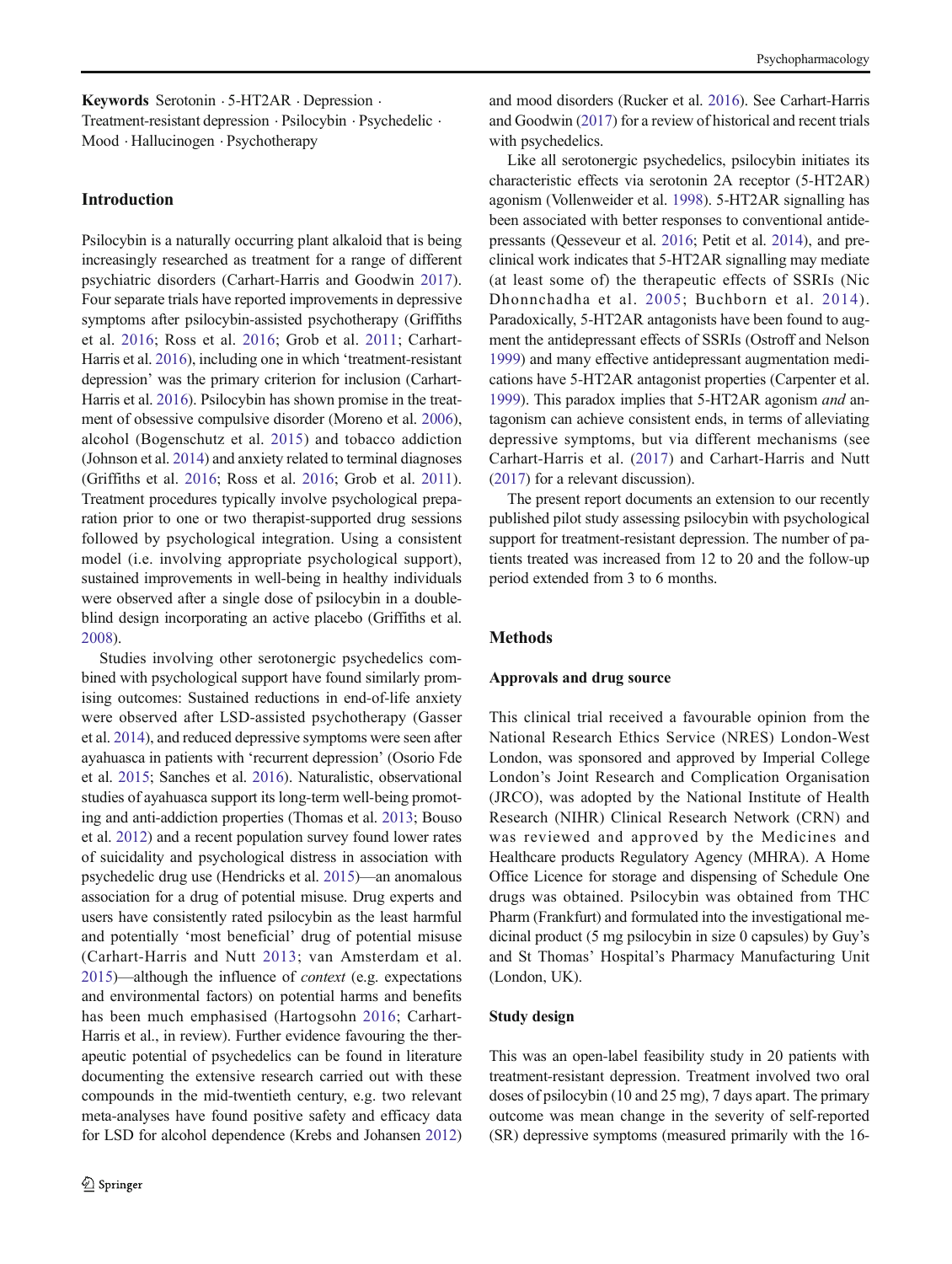item Quick Inventory of Depressive Symptoms, QIDS-SR16) from baseline to specific time points after the high-dose psilocybin session (henceforth referred to as 'post-treatment'). QIDS-SR16 ratings were collected 1–3 and 5 weeks and 3 and 6 months post-treatment, with 5 weeks post-treatment regarded as the primary endpoint. BDI (depression) and STAI (anxiety) ratings were collected at 1 week and 3 and 6 months. SHAPS (anhedonia) was collected at 1 week and 3 months and HAM-D (depression, clinician-administered) and GAF (global functioning, clinician administered) ratings were collected at 1 week only. These secondary measures were collected to enable comparisons to be made with other studies that use the same measures. For this reason and since they were highly correlated with the primary outcome measure, we chose not to correct for their use. A revised  $\alpha$  of 0.05/  $6 = 0.0083$  for the six post-treatment QIDS-SR16 contrasts vs baseline was used however.

# Trial procedures

Full details of trial procedures can be found in Carhart-Harris et al. ([2016](#page-8-0)). Briefly, patients contacted the study team after which a telephone screen was organised with the main study psychiatrist. After checking eligibility criteria, candidates were invited for a screening visit at the Imperial Clinical Research Facility (ICRF) at the Hammersmith Hospital. This comprised of informed consent, documenting mental and physical health backgrounds, a psychiatric interview (MINI-5) to confirm diagnosis, physical examination, routine blood tests, ECG, urine test for drugs of abuse and pregnancy where relevant, a breathalyser and the completion of baseline assessments.

The main inclusion criteria were as follows: unipolar major depression of at least moderate severity (16+ on the 21-item HAM-D) and no improvement despite two courses of pharmacologically distinct antidepressant medications for an adequate duration (6 weeks minimum) within the current episode. Main exclusion criteria were as follows: a current or previously diagnosed psychotic disorder or an immediate family member with a diagnosed psychotic disorder.

Patients' mental health histories were confirmed with their GP or psychiatrist prior to study entry. With the exception of patient 2 (Table [1](#page-3-0)), eligible patients medicated with an antidepressant were advised to stop this for the trial, to avoid suspected attenuation of psilocybin's effects (Bonson et al. [1996\)](#page-8-0). This was done in a tapered manner under careful supervision from the study psychiatrist. Washout occurred over at least 2 weeks prior to study entry, with the exception of patient 6, who stopped tramadol use only after the first psilocybin session (when the tramadol use was discovered).

Eligible patients attended a pretreatment MRI scan and psychological preparation visit, followed by two dosing sessions, separated by 1 week. In the first session, patients received 10 mg psilocybin and in the second, 25 mg. Patients were seen the following day for debriefing and a post-treatment MRI scan, and for one final time 1 week after the 25-mg session. Subsequent follow-up measures were collected remotely. Patients emailed their completed questionnaires to the study team. Six-month follow-up interviews were carried out by RW with all 20 patients and the relevant qualitative data are reported elsewhere (Watts et al. [2017](#page-9-0)).

# Reporting Side effects

Side effects were documented based on patient reports in response to the question: "Have you experienced any side effects in relation to the treatment?^ This was asked at all posttreatment visits and any spontaneously reported or observed side effects were also documented.

## Psychological support

Psychological support comprised of three components: (1) preparation (P), (2) acute and peri-acute support (S) and (3) integration (I). (1) Preparation (P) involves getting to know the patient and his/her background, building a relationship of trust and providing some information on what can be expected from psilocybin and how best to navigate its effects. (2) Support (S) involves being physically and emotionally present for the patient before, during and after the acute drug session. It may incorporate empathetic listening and reassurance, for example. (3) Integration (I) involves non-judgmental listening to the patient's testimony after his/her experience and may occasionally feature some interpretation regarding the content of the experience and its potential meaning, as well as advice regarding maintaining and cultivating positive changes in outlook and lifestyle. We assign the acronym PSI to these core components of psychological support.

# 11-Dimension altered states of consciousness (11D-ASC) questionnaire

This is a 94-item questionnaire, of which 44 items are scored. The 44 items are factorised according to a previous validation paper (Studerus et al. [2010](#page-9-0)). Each item is scored as in a visual analogue scale with the upper anchor reading "much more than usual" and the bottom one reading "no more than usual". Patients performed the 11D-ASC at the end of each dosing day when the subjective effects of psilocybin had subsided to a negligible level; however, ratings were done with reference to the period when effects were most intense.  $t$  tests with Bonferroni correction (revised  $\alpha = 0.05/11 = 0.0045$ ) contrasted scores for the 10- and 25-mg dose sessions.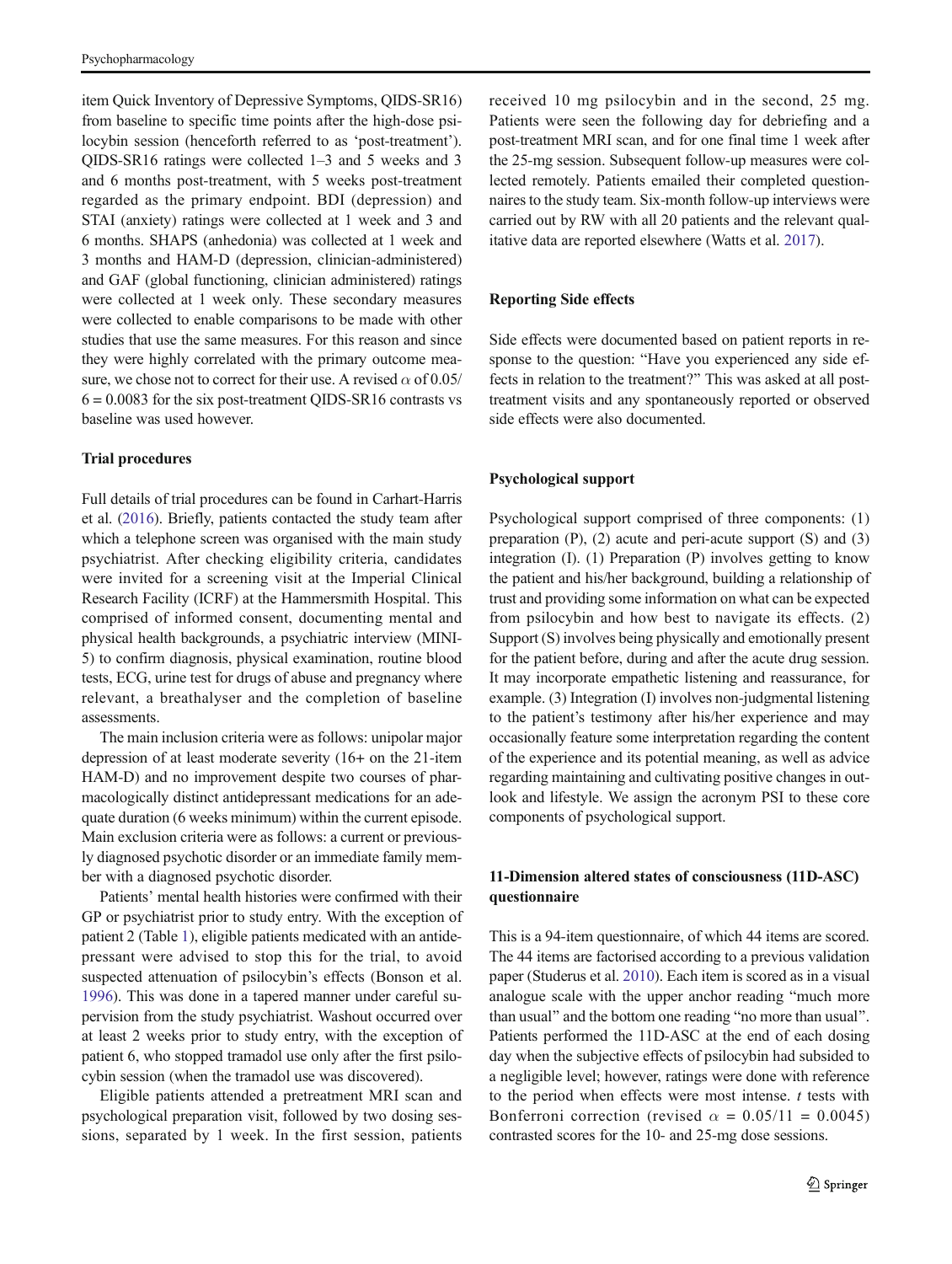<span id="page-3-0"></span>

|            |           |                      |       | narrative therapy, $GT = group$ therapy, $CS =counselling, JA = J ungian analysis$<br>Table 1 Baseline characteristics and demographics: SSRI = |                     |                |                 |                |    | selective serotonin reuptake inhibitor, SNRI = serotonin-noradrenaline reuptake inhibitor, NDRI = noradrenaline-dopamine reuptake<br>antidepressant, SARI = serotonin antagonist and reuptake inhibitor (e.g. trazodone), DRI = dopamine reuptake inhibitor. CBT = cognitive behavioural therapy, MBT = mindfulness CBT, CNT = cognitive<br>inhibitor, NSSRI = noradrenaline and specific serotonin reuptake inhibitor, MAOI = monoamine oxidase inhibitor, Na + channel blocker = sodium channel blocker (e.g. lithium), TCA = tricyclic |                       |                          |                   |                        |
|------------|-----------|----------------------|-------|-------------------------------------------------------------------------------------------------------------------------------------------------|---------------------|----------------|-----------------|----------------|----|-------------------------------------------------------------------------------------------------------------------------------------------------------------------------------------------------------------------------------------------------------------------------------------------------------------------------------------------------------------------------------------------------------------------------------------------------------------------------------------------------------------------------------------------|-----------------------|--------------------------|-------------------|------------------------|
| Number Sex |           | (years)<br>Age       |       | Ethnicity Employment Illness<br>status                                                                                                          | duration<br>(years) | $\leq$         |                 |                |    | QIDS- BDI HAM- STAI Past meds                                                                                                                                                                                                                                                                                                                                                                                                                                                                                                             | psychotherapy<br>Past | Education                | Weekly<br>alcohol | psilocybin<br>Previous |
|            | Female 43 |                      | Black | Employed                                                                                                                                        | 30                  | $\frac{1}{2}$  | 36              | $\overline{1}$ | 72 | SSRI (two), SNRI (two), NDRI, NSSRI, MAOI None                                                                                                                                                                                                                                                                                                                                                                                                                                                                                            |                       | Masters                  |                   |                        |
|            | Male      | $\frac{4}{\sqrt{2}}$ |       | Hispanic Unemployed 25                                                                                                                          |                     | $\overline{c}$ | 33              | 28             | 76 | SSRI (two), SNRI, NDRI, NSSRI, Na + channel CNT<br>blocker (two), ketamine, TCA                                                                                                                                                                                                                                                                                                                                                                                                                                                           |                       | Masters                  |                   |                        |
|            | Male      | 37                   | White | Employed                                                                                                                                        | 17                  | 22             | 22              | $\frac{8}{2}$  | 63 | SSRI (two), SNRI                                                                                                                                                                                                                                                                                                                                                                                                                                                                                                                          | CBT, GT               | College post<br>A-levels |                   |                        |
|            | Female 30 |                      | White | Studying                                                                                                                                        |                     | 4              | 26              | $^{\circ}$     | 67 | NDRI, NSSRI                                                                                                                                                                                                                                                                                                                                                                                                                                                                                                                               | CBT                   | Postgrad                 |                   |                        |
|            | Male      | 34                   | White | Unemployed                                                                                                                                      |                     | ਼              | 38              | 25             |    | SSRI (three), TCA                                                                                                                                                                                                                                                                                                                                                                                                                                                                                                                         | CBT, MBT              | Degree                   |                   |                        |
|            | Female    | 57                   | White | Unemployed                                                                                                                                      | 29                  |                | 39              | 23             | 78 | SSRI (four), SNRI, SARI                                                                                                                                                                                                                                                                                                                                                                                                                                                                                                                   | S                     | Degree                   |                   |                        |
|            | Male      | 52                   | White | Unemployed 27                                                                                                                                   |                     | ∞              | 33              | 22             | 57 | TCA, SARI                                                                                                                                                                                                                                                                                                                                                                                                                                                                                                                                 | CS, MBT               | GCSE                     |                   |                        |
|            | Female 37 |                      | White | Employed                                                                                                                                        | 17                  | ਼              | 39              |                |    | SSRI (two), TCA                                                                                                                                                                                                                                                                                                                                                                                                                                                                                                                           | SS                    | Degree                   |                   |                        |
|            | Male      | 37                   | White | Unemployed                                                                                                                                      | 15                  |                | 32              | 26             |    | SSRI (three), SNRI                                                                                                                                                                                                                                                                                                                                                                                                                                                                                                                        | CS, CBT               | Masters                  |                   |                        |
|            | Female 36 |                      | Black | Unemployed                                                                                                                                      | $\infty$            |                | 47              | 28             | 75 | SSRI (two), NSSRI                                                                                                                                                                                                                                                                                                                                                                                                                                                                                                                         | CS                    | Left uni                 | $\frac{8}{10}$    |                        |
|            | Female 64 |                      | White | Employed                                                                                                                                        |                     | $\frac{8}{2}$  | $\overline{24}$ | $\leq$         |    | SSRI (four), SNRI (two), NDRI, MAOI, Na+                                                                                                                                                                                                                                                                                                                                                                                                                                                                                                  | CBT                   | PhD                      |                   |                        |

11 Female 64 White Employed 15 18 24 16 72 SSRI (four), SNRI (two), NDRI, MAOI, Na +

Employed

channel blocker, SARI, DRI

channel blocker, SARI, DRI

SSRI (four), SNRI (two), NDRI, MAOI, Na+

 $68\,$ 55  $\mathcal{E}$  $66$ 

 $\overline{17}$  $\delta$ 

35

 $\infty$  $\overline{a}$ 

Employed Employed

White

 $45$ 27  $49$ 56  $\ddot{a}$ 

Male Male Male Male Male Male

 $\overline{\mathfrak{c}}$ 

 $13$  $\overline{1}$  $15$  $16$  $18\,$ 19  $20$ 

White

29 36

SSRI, TCA

20 Male 44 White Unemployed 20 14 27 28 68 SSRI (three), SARI, SNRI, Na + channel blocker,

 $\overline{1}$ 

Unemployed 20

White

 $\overline{4}$ 

Group 6

44.1 (11)

15 White

 $\equiv$ 

17.7 (8.5) 19

 $17.7(8.5)$ 

35

 $\overline{19}$ 

23.9 .<br>उ.स

68.5 .<br>७<br>०

4.6 (2.6)

4.6 (2.6) 17

SSRI (three), SARI, SNRI, Na + channel blocker, CBT, MBT

SSRI (two), TCA, pregabalin

SSRI (two), SARI

SSRI, SNRI

66  $\sqrt{6}$  $\mathcal{F}$  $68$ 

 $\overline{4}$  $28$  $\frac{4}{2}$ 27

 $19$  $16$   $\overline{17}$ 

Unemployed 6

 $10\,$  $15$ 

Part retired

White White

58

Male

 $\overline{31}$ 

Retired

62

Male Male psychotherapy

 $\overline{17}$ 

18 higher ed 3.7 (6.5) 0.7 (1.1)

18 higher ed 3.7 (6.5) 0.7 (1.1)

 $\dot{\mathfrak{a}} \, \mathfrak{c}$ 

しト ・ チ

Unemployed

females

TCA, MAOI

TCA, MAOI

CBT, MBT Degree 20 0

Degree

 $\circ$  $\circ$ 

 $\circ$  $\sim$  $\epsilon$  $\epsilon$  $\circ$  $\circ$ 

 $U$ ni

CBT  $CBT$ 

Masters

Degree Degree Degree

JA, GT

SSRI (four), SNRI, TCA, NDRI

29

 $2182351$ 

Unemployed 30

White

Unemployed 30

Black

 $36$  $29$  $20$  $28$  $\overline{z}$ 28

 $\frac{4}{5}$ 

SSRI, SARI

SSRI, TCA, SARI, NDRI

SSRI (three), SARI (two), TCA

 $69$ 

 $45$ 

 $22$ 

Unemployed

White Asian

 $\circ$  $\circ$   $\circ$  $\circ$  $\subset$ 

 $\circ$ 

Degree

 $J\overline{A}$  $\mathbb{A}$ 

 $15$  $\overline{c}$ 

Masters

 $\overline{ }$ 

Left school

None None  $CBT$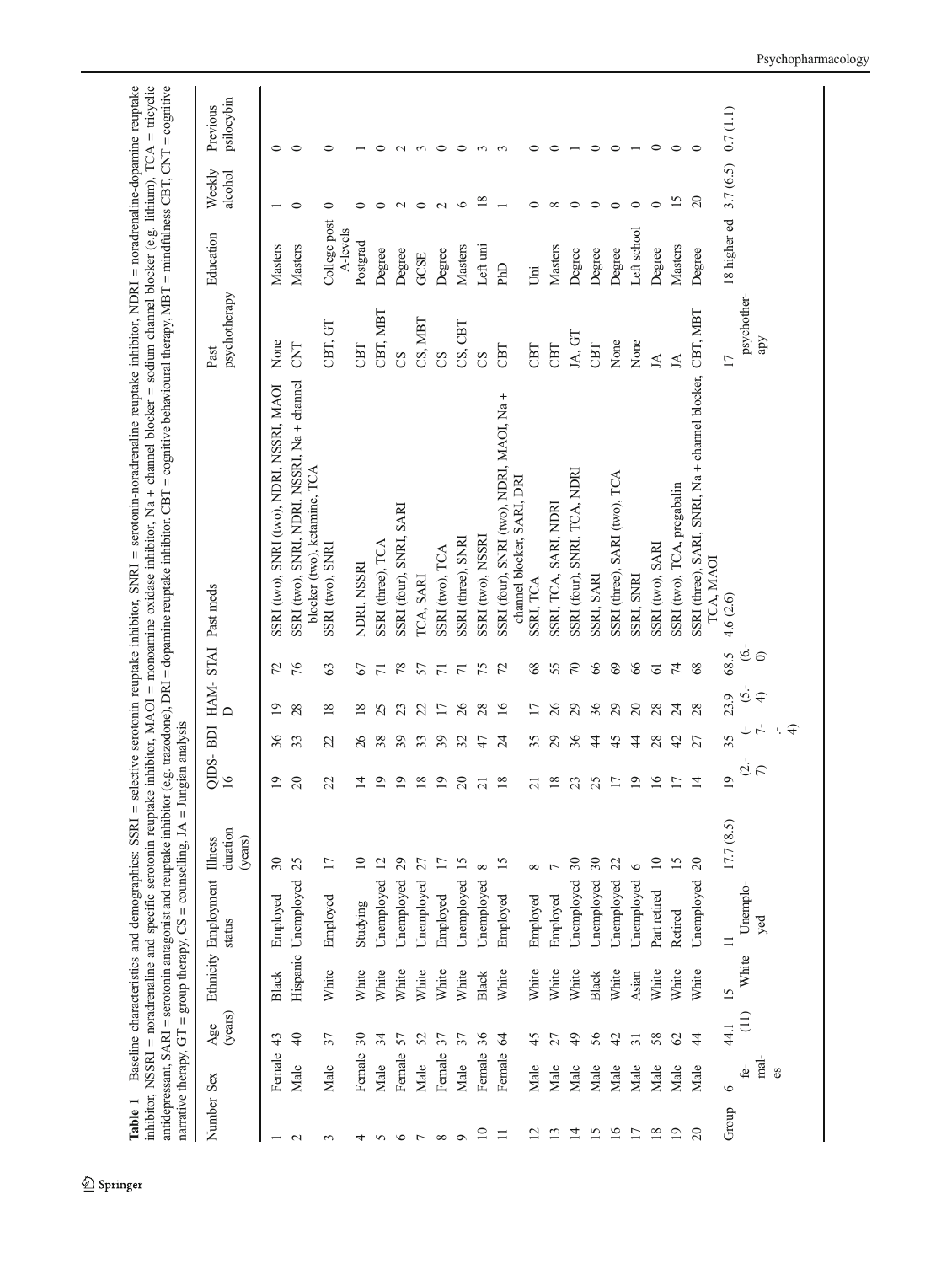#### <span id="page-4-0"></span>Data analysis

Two-tailed paired t tests were performed for all pre- vs posttreatment OIDS-S16 contrasts, with Bonferroni corrected  $\alpha$  of  $0.05/6 = 0.0083$  for the six post-treatment time intervals. 95% confidence intervals (CI) are provided. Effect sizes were calculated using Cohen's d values for dependent data. We chose not to correct for additional clinical measures beyond correcting for QIDS-SR16 changes at multiple time points. This decision was made so as to avoid introducing type 2 errors through overly conservative correction and because of the high covariance between clinical measures (see "Results" section). For transparency, we provide all relevant  $p$  values and effect sizes.

# Results

#### Patients

One hundred and twenty people expressed an interest in the study. Seventy-four were considered appropriate for a telephone screen, from which 29 were invited for a screening visit. Twenty were ultimately recruited for the trial and 19 completed all measures. Data on 12 of the 20 have been previously reported (Carhart-Harris et al. [2016\)](#page-8-0) and these 12 are included in the present analysis. Patients' demographic and clinical characteristics are shown in Table [1](#page-3-0). Eighteen of the 20 patients met the criteria for severe or very severe depression at baseline (QIDS-SR16 score of  $\geq$  16); the remaining two meeting the criteria for "moderate" depression (QIDS-SR16 score  $\geq$  11, < 16). The median number of (lifetime) failed previous medications was 4, the mean was  $4.6 \pm 2.6$ and the maximum was 11. The mean duration of illness of the sample was  $17.7 \pm 8.4$  years (range = 7–30 years), as assessed by the question: "For how long has your current depression lasted?" Note that none of the demographic variables were predictive of treatment response, including past use of psilocybin.

Data were analysed for the 19 who completed all assessment time points. Relative to baseline, QIDS-SR16 scores were significantly reduced at all six post-treatment time points  $(p < 0.001)$ , with the maximum effect size at 5 weeks  $(-9.2, ...)$ 95% CI =  $-11.8$  to  $-6.6$ ,  $t = -7.2$ ,  $p < 0.001$ , Cohen's  $d = 2.3$ ) (see Fig. [1\)](#page-5-0). Of the 19 patients who completed all assessments, all showed some reduction in depression severity at 1 week and these were sustained in the majority for 3–5 weeks. Changes in HAM-D ratings from baseline to 1-week posttreatment showed a reasonable correspondence with changes in QIDS-SR16 data across the same period ( $r = 0.61$ ,  $p < 0.001$ ) and the relationship between the QIDS-SR16 and BDI at 1 week was very strong ( $r = 0.81$ ,  $p < 0.001$ ).

BDI scores were significantly reduced at 1 week (mean reduction =  $-22.7$ , 95% CI =  $-17.6$  to  $-27.8$ ,  $p < 0.001$ ), 3 months (mean reduction =  $-15.3$ , 95% CI =  $-8.7$  to  $-21.9$ ,  $p < 0.001$ ) and 6 months post-treatment (mean reduction =  $-14.9$ , 95% CI =  $-8.7$  to  $-21.1$ ,  $p < 0.001$ ); STAI-T anxiety scores were significantly reduced at 1 week (mean reduction =  $-23.8$ , 95% CI =  $-16.5$  to  $-31.1$ ,  $p < 0.001$ ), 3 months (mean reduction =  $-12.2$ , 95% CI =  $-6.1$  to  $-18.3$ ,  $p < 0.001$ ) and 6 months post-treatment (mean reduction =  $-14.8$ , 95% CI =  $-8.1$  to  $-21.6$ ,  $p < 0.001$ ); SHAPS anhedonia scores were significantly reduced at 1 week (mean reduction =  $-4.6$ , 95% CI =  $-2.6$  to  $-6.6$ ,  $p < 0.001$ ) and 3 months post-treatment (mean reduction =  $-3.3$ , 95%  $CI = -1.1$  to  $-5.5$ ,  $p = 0.005$ ); HAM-D scores were significantly reduced at 1 week post-treatment (mean reduction =  $-14.8$ , 95% CI =  $-11$  to  $-18.6$ ,  $p < 0.001$ ); and GAF scores were significantly increased 1 week posttreatment (mean increase =  $+ 25.3$ , 95% CI = 17.1 to 33.5,  $p < 0.001$  —see Table [2.](#page-6-0)

Treatment was generally well tolerated and there were no serious adverse events. One patient became uncommunicative during the peak of his 25-mg psilocybin experience but this normalised after the acute drug effects had abated. Follow-up discussions revealed that his experience had been "blissful" and beneficial but also overwhelming (see supplementary file). Regretfully, this patient chose not to complete further follow-up measures, with the exception of the QIDS-SR16 and BDI scores at 6 months post-treatment. Follow-up scores were 25 (QIDS) and 40 (BDI) at 6 months. See Watts et al. [\(2017\)](#page-9-0) for more details about individual cases.

A brief note: this experience, combined with evidence supporting the importance of patient-therapist rapport in the psychedelic treatment model (e.g. Carhart-Harris et al., in review), has motivated us to revise the exclusion criteria for future psilocybin trials, i.e. with "psychiatric condition judged to be incompatible with establishment of rapport with therapy team and/or safe exposure to psilocybin, e.g. suspected borderline personality disorder^ added as a criterion for exclusion.

Consistent with our earlier report on the initial 12 patients from this trial (Carhart-Harris et al. [2016](#page-8-0)), transient anxiety lasting for minutes  $(n = 15)$  and headaches lasting no more than  $1-2$  days ( $n = 8$ ) were the most common side effects. Five reported transient nausea but there were no cases of vomiting. Three reported transient paranoia within the duration of the acute drug experience but this was short-lived in every case. As with all our previous work with this compound, there were no reported cases of so-called flashbacks or persisting perceptual changes.

Fourteen patients reported visions of an autobiographical nature. In most cases, such visions were regarded as insightful and informative. One patient reported a vision of his father attempting to physically harm him when he was child,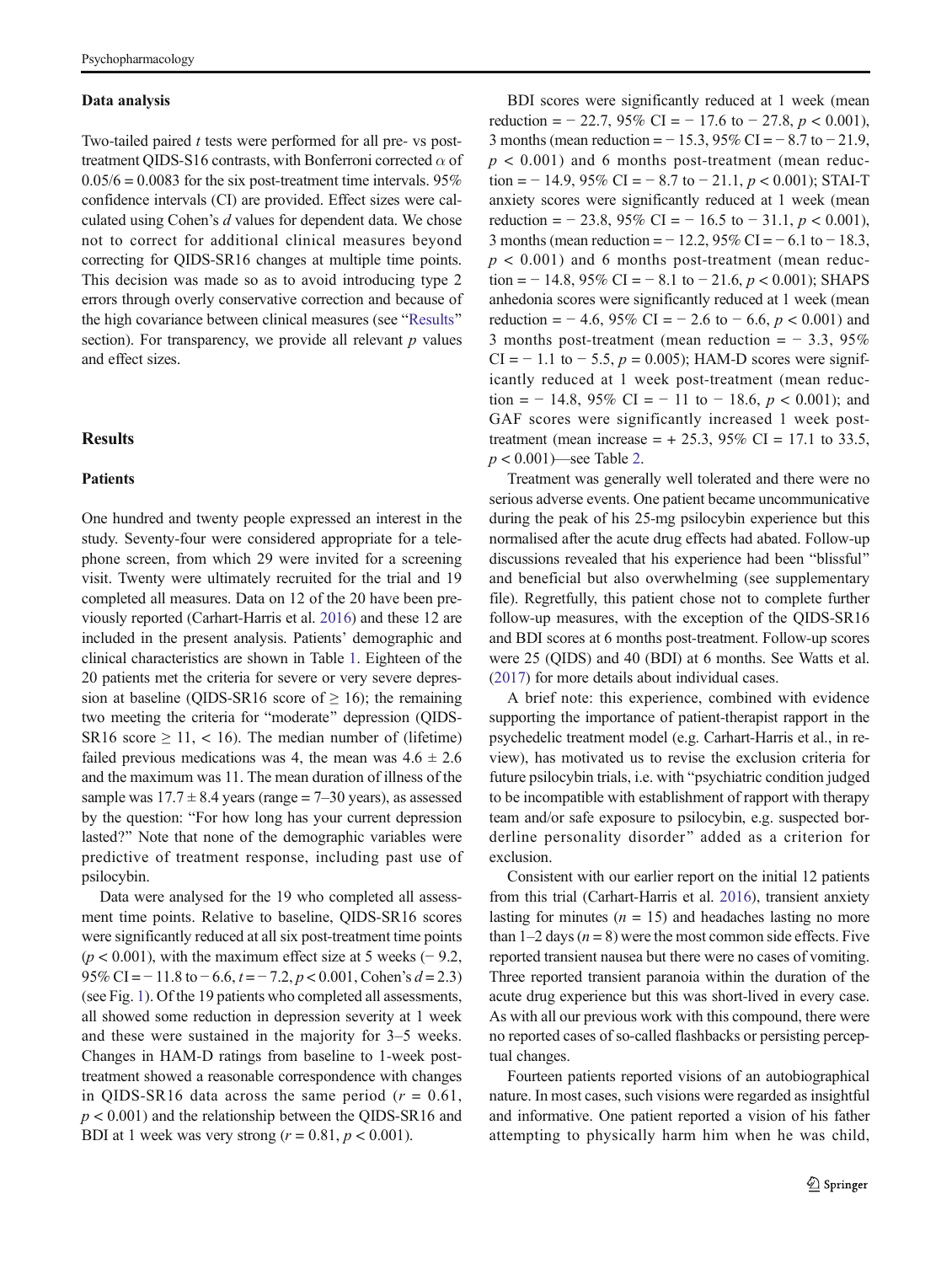<span id="page-5-0"></span>

Fig. 1 Depression severity vs time: depression severity determined by the primary outcome measure, self-rated QIDS-SR16. Mean values were calculated for the 19 completers. Data are shown for the QIDS scores of 16–20 considered to reflect severe depression. All post-treatment assessments were obtained after the high-dose session, i.e. 1-week post-treatment refers to 1 week after the 25-mg psilocybin dose. Mean values are represented by the black horizontal bars with positive standard errors also

something he claimed not to have been previously conscious of. This patient subsequently felt confused about the authenticity of this putative memory and this was associated with a transient worsening of symptoms (see weeks 2 and 3 in fig. S1). Appealing to clinical equipoise, the study team felt it best practice not to make a judgement on the veridicality of this alleged memory but open and compassionate listening was maintained and the patient subsequently improved.

Suicidality scores on the QIDS-SR16 were significantly reduced 1 and 2 weeks post-treatment (mean reductions at week  $1 = -0.9$ , 95% CI =  $-0.4$  to  $-1.4$ ,  $p < 0.002$ ; mean reduction at week  $2 = -0.85$ , 95% CI =  $-0.4$  to  $-1.3$ ,  $p = 0.004$ ), with trend decreases at 3 (mean reduction =  $-0.8$ , 95% CI =  $-0.25$  to  $-1.3$ ,  $p = 0.01$ ) and 5 weeks (mean reduction =  $-$  0.7, 95% CI =  $-$  0.22 to  $-$  1.2,  $p = 0.01$ ). Scores on the suicide item of the HAM-D were significantly decreased 1-week post-treatment (mean reduction  $=$   $-$  0.95, 95% CI =  $-0.58$  to  $-1.3$ ,  $p < 0.001$ ), with 16 of 19 patients scoring 0 at this time point and none showing an increase from baseline nor scoring the maximum on this measure. Scores on the genital/sexual dysfunction item of the HAM-D were also significantly reduced 1-week post-treatment (mean reduction =  $-$  0.58, 95% CI =  $-$  0.18 to  $-$  0.98,  $p = 0.002$ ) and no one scored the maximum nor showed an increase in sexual dysfunction from baseline.

The complete 11D-ASC scores can be found in the supplementary file. After Bonferroni correction  $(0.05/11 = 0.004)$ , values for experience of unity (mean difference = 0.26, 95%  $CI = 0.12$  to 0.41,  $p = 0.001$ ), spiritual experience (mean

included. Cohen's d values vs baseline are shown in red, all contrasts vs baseline yielded  $p$  values of  $< 0.001$  with the exception of the 6 month contrast which was  $p = 0.0035$ . Patient 17's data is not included in the chart due to absent data points at 1 week to 4 months; however, his baseline and 6-month data is included in the text contained in "[Results](#page-4-0)" section and retrospective ratings for 1 and 3 weeks post-treatment were also obtained and are reported in the text only

difference = 0.28, 95% CI = 0.11 to 0.41,  $p < 0.001$ ), *blissful* state (mean difference = 0.3, 95% CI = 0.16 to 0.44,  $p < 0.001$ ), insightfulness (mean difference = 0.26, 95%)  $CI = 0.11$  to 0.41,  $p < 0.001$ ) and *complex imagery* (mean difference = 0.18, 95% CI = 0.08 to 0.28,  $p < 0.001$ ) were found to be significantly higher after 25 mg psilocybin than the 10-mg dose.

Previous work has indicated a strong relationship between the following 11D-ASC factors: experience of unity, spiritual experience and blissful state (Studerus et al. [2010\)](#page-9-0); and a multiple correlation analysis confirmed their interrelatedness here  $(r > 0.92$  for all permutations). We therefore decided to treat them as one factor (assigned the acronym 'USB'), taking mean values for each patient. Testing the hypothesis that this USB factor and insight would predict better clinical outcomes, we found significant relationships between mean scores of USB and insight (Fig. [2\)](#page-7-0) during the 25-mg psilocybin experience and changes in QIDS-SR16 scores at 5 weeks  $(r = -0.49, p = 0.03$  and  $r = -0.57, p = 0.01$ , respectively).

After the 6-month endpoint, information was collected on other treatments received by the patients (Watts et al. [2017\)](#page-9-0). With the exception of patient 2 (who remained on venlafaxine throughout the trial and also received CBT shortly afterwards), no patients received additional treatments within 5 weeks of the 25-mg psilocybin dose. Six began new courses of antidepressant medication after the 3-month time point. Five received psychotherapy (CBT, psychodynamic, counselling and group therapy  $\times$  2) shortly before or after the 3-month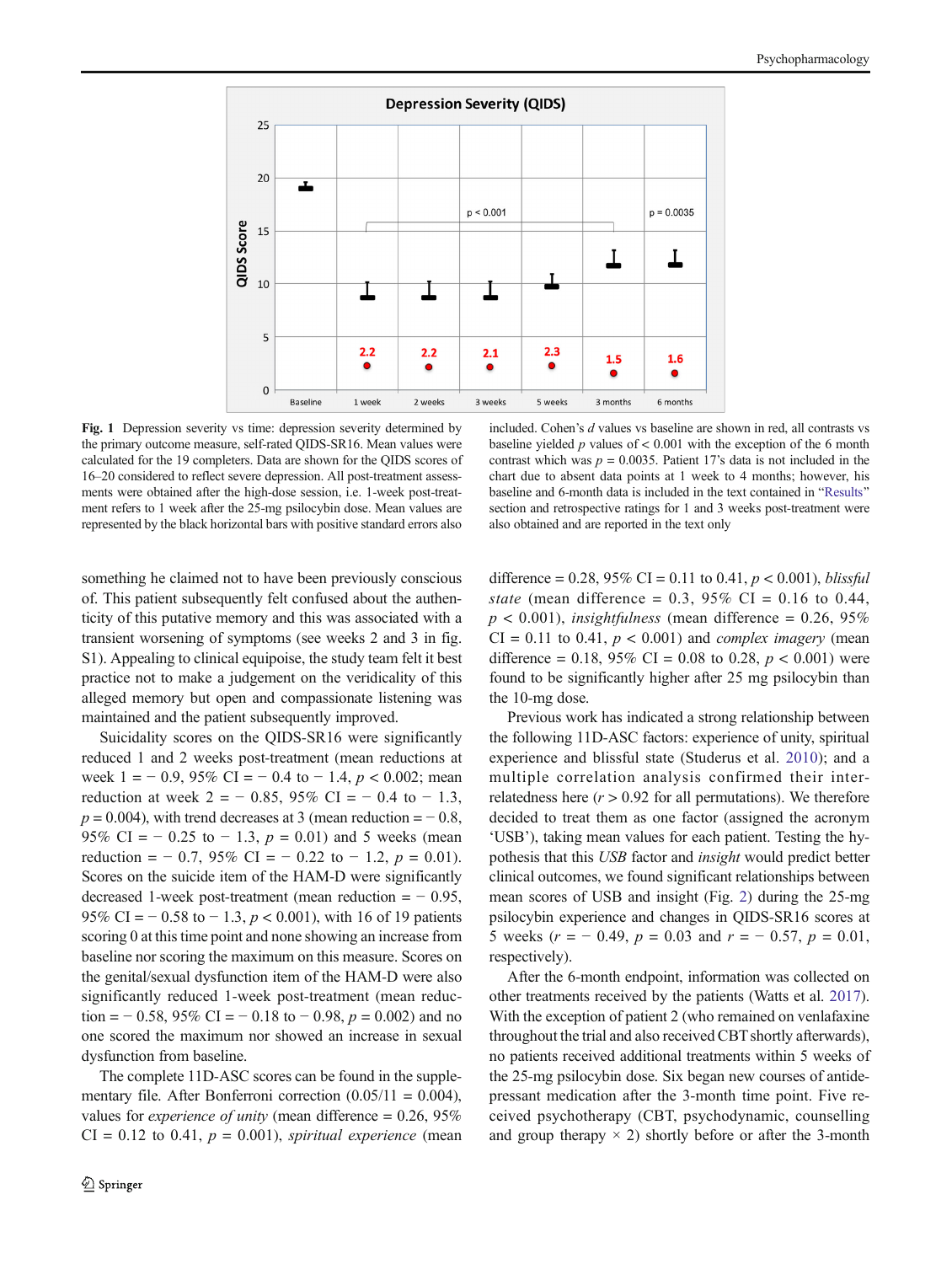<span id="page-6-0"></span>

|  | Psychopharmacology |  |
|--|--------------------|--|
|--|--------------------|--|

|                                | 區 |                   |                                     |                   | <b>INTS</b> |                   |                                          |                 | <b>SHAPS</b>               |                         |                 | HAM-D                                                                                      |                  | GAF       |                    |
|--------------------------------|---|-------------------|-------------------------------------|-------------------|-------------|-------------------|------------------------------------------|-----------------|----------------------------|-------------------------|-----------------|--------------------------------------------------------------------------------------------|------------------|-----------|--------------------|
|                                |   |                   | Baseline 1 week 3 months 6 months   |                   |             |                   |                                          |                 |                            |                         |                 | Baseline I week 3 months 6 months Baseline I week 3 months Baseline I week Baseline I week |                  |           |                    |
| Mean (SD)                      |   | 34.5 11.8 19.2    | $(7.3)$ $(11.1)$ $(13.9)$ $(13.9)$  | 19.5              |             | 68.6 44.8         | (6.1) $(15.7)$ $(13.3)$ $(13.3)$<br>56.5 | 53.8            | 6.6 1.9<br>$(4.1)$ $(2.7)$ |                         | (4.2)<br>3.3    | 24.1 (5.4) 9.3                                                                             | (7.6)            | 48.9 74.2 | $(10.3)$ $(16.05)$ |
| vs baseline (SD)<br>Difference |   | (10.6)<br>$-22.7$ | (13.7)<br>$-15.3$                   | (12.0)<br>$-14.9$ |             | $-23.8$<br>(15.2) | $-12.2$<br>(12.7)                        | $-14.8$<br>(14) |                            | (4.1)<br>$-4.6$         | (4.6)<br>$-3.3$ |                                                                                            | (7.8)<br>$-14.8$ |           | (17.1)<br>$+25.3$  |
| Cohen's $d$                    |   | 2.5               | $\frac{4}{1}$                       |                   |             | 2.2               | 1.2                                      |                 |                            | $\ddot{1}$              |                 |                                                                                            | 23               |           | 1.9                |
| p value                        |   |                   | $p < 0.001$ $p < 0.001$ $p < 0.001$ |                   |             |                   | $p < 0.001$ $p < 0.001$ $p < 0.001$      |                 |                            | $p < 0.001$ $p = 0.005$ |                 |                                                                                            | p < 0.001        |           | p < 0.001          |

 $\ddot{\cdot}$ 

 $\begin{bmatrix} 1 & 1 & 1 \\ 1 & 1 & 1 \\ 1 & 1 & 1 \end{bmatrix}$ 

ŗ.

period and five sought and successfully obtained psilocybin (without sanction from the study team) between 3 and 6 months. Removing the five that obtained psilocybin from the 3- and 6-month analyses did not substantially alter the main results: at 3 months, the effect size increased to 1.6 and the  $p$  value remained < 0.001; and at 6 months, the effect size increased to 1.7 and the  $p$  value became 0.018.

Assessing relapse at 6 months in responders (at 5 weeks) revealed only three of nine cases —with the remaining six maintaining response—even when using conservative criteria for relapse of QIDS score of 6+ or above at 6 months. These data tentatively imply that psilocybin may protect against relapse to an equivalent extent to daily use of an established antidepressant—as seen in discontinuation trials where responders either continue on medication (33% relapse) or transfer to placebo (46% relapse) for 6 months (Gueorguieva et al. [2017\)](#page-8-0). Two major caveats here, however, are that one cannot reliably extrapolate from a sample of nine, and whereas patients in our trial received no interventions from us beyond the integration work done 1 week after their 25-mg psilocybin session, patients in clinical trials typically ingest a potentially active antidepressant daily for 6 months.

# Discussion

This paper presents updated and extended data from an openlabel clinical trial assessing psilocybin with psychological support for treatment-resistant depression. Findings corroborate our (Carhart-Harris et al. [2016\)](#page-8-0) and others' previous results (Griffiths et al. [2016;](#page-8-0) Ross et al. [2016;](#page-9-0) Grob et al. [2011](#page-8-0)) supporting the safety and efficacy of psilocybin for depressive and anxiety symptoms. A fast and sustained response exceeding what might be expected from a placebo response was observed in many of the patients (see Carhart-Harris and Nutt ([2016](#page-8-0)) for a relevant discussion). Notably, all 19 completers showed some reductions in the QIDS-SR16 scores at 1-week post-treatment and (nominally) maximal effects were seen at 5 weeks. Other interventions, not formally part of the present trial, confounded outcomes at 3 and 6 months, although safety was maintained and a sizeable proportion of the sample continued to demonstrate benefit (see Watts et al. [\(2017\)](#page-9-0) for more details). Conclusions on efficacy are limited by the absence of a control condition in this trial, however.

Recent studies (Griffiths et al. [2016;](#page-8-0) Ross et al. [2016](#page-9-0) ; Carhart-Harris et al. [2016\)](#page-8-0), including the present one, help demonstrate the feasibility of treating patients with major depressive disorder with psilocybin plus psychological support. Two recent double-blind randomised control trials (RCTs) of psilocybin for depression and anxiety symptoms in a combined sample of 80 patients with life-threatening cancer found consistent safety and efficacy outcomes with those reported here (Griffiths et al. [2016;](#page-8-0) Ross et al. [2016](#page-9-0)). Only a subset of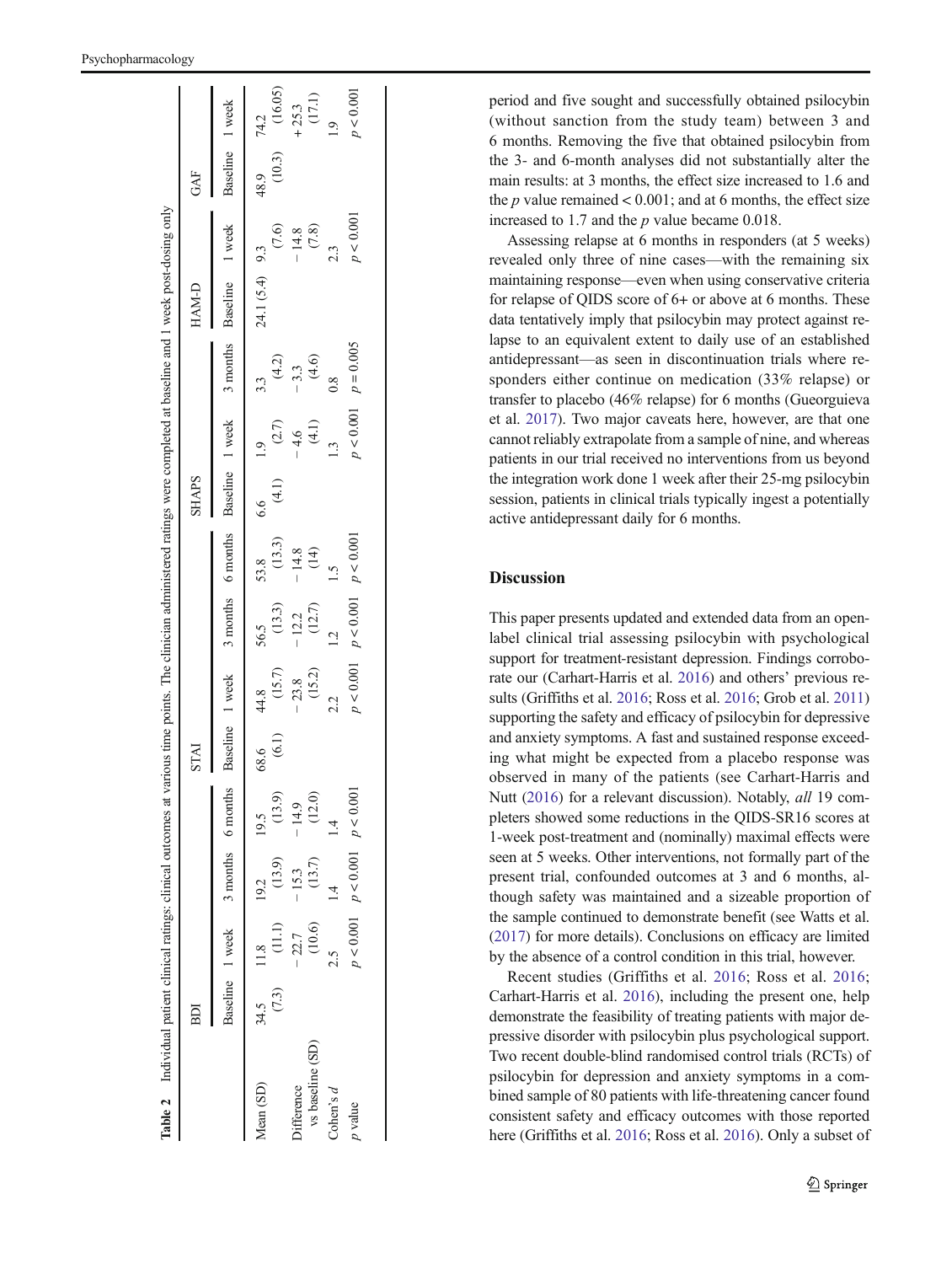<span id="page-7-0"></span>Fig. 2 Acute 'insight' measured by the 'insightfulness' factor of the 11D-ASC rated in the evening after the 25-mg psilocybin experience correlated significantly with reductions in depressive symptoms 5 weeks later  $(r = -0.57, p = 0.01,$  two-tailed)



patients recruited into these studies met the criteria for major depressive disorder however, and symptoms were not of the same severity as those seen here (i.e. mean baseline BDI scores were 18.1 and 16 in the Griffiths et al. and Ross et al. studies, respectively, whereas they were 35 in the present study). A comprehensive RCT designed to properly assess psilocybin's efficacy for major depressive disorder, with some form of placebo control, is therefore warranted (Carhart-Harris and Goodwin [2017\)](#page-8-0).

Regarding mechanisms, we recently proposed a model by which psychedelic-induced 5-HT2AR signalling rapidly induces an acute state of plasticity in which an enriched context (Carhart-Harris et al., in review) may lead to cognitive biases being revised (Carhart-Harris and Nutt [2017](#page-8-0); Carhart-Harris and Goodwin [2017\)](#page-8-0)—see also Branchi ([2011](#page-8-0)). The abovereported correlation between acute 'insightfulness' and enduring reductions in depressive symptoms may be viewed as broadly supportive of this model. Moreover, recently published fMRI data collected as part of the present trial may help to develop and refine this model (Roseman et al., in review; Carhart-Harris et al., in review).

Future research should endeavour to better characterise, control and measure the various psychological components contained within the current psychedelic treatment model. There is an assumption that individuals under the influence of a psychedelic are especially sensitive to the context in which the experience occurs, both in terms of (1) prior expectations and other relevant state and trait factors and (2) environmental factors, e.g. the quality of the relationships with persons attending to them before, during and after the experience and patients' relationship to the music listened to during the sessions (Kaelen et al. [2015](#page-9-0))—and this matter has recently been discussed in length (Carhart-Harris et al., in review). In order to properly assess the relative contribution of these variables and their assumed interactions with psilocybin, it will be necessary to properly control and measure them, and this has presently not yet been done to a satisfactory level (see Carhart-Harris et al. (in review) for suggestions on how this might be done).

Relatedly, psychotherapeutic models used to support and mediate the psilocybin experience need to be better defined, tested and potentially manualised. Basic principles for safe therapeutic work with psychedelics can be found in guidelines (Johnson et al. [2008](#page-8-0)) and books (Richards [2015](#page-9-0)) but more systematic verification, refinement and (eventual) manualisation of treatment approaches are needed for subsequent roll-out (Carhart-Harris and Goodwin [2017](#page-8-0)). Moreover, cost-effectiveness will become increasingly salient as the development of psilocybin as a treatment model progresses. The major qualifier here is that experiments intended to evaluate the contribution of psychological variables to the psychedelic experience need to be conceived and conducted with an appreciation of the special vulnerability of individuals under the influence of psychedelics (again, see Carhart-Harris et al. (in review). Thus, certain standards of care, including a certain level of psychological support, may be non-negotiable if safety is to be maintained.

An obvious limitation of the present study is its open-label design and absence of a control condition. The initial plan was to conduct a placebo-controlled RCT but regulatory and drug procurement challenges meant that available resources could only support a smaller trial. The present results may be viewed as a successful demonstration of proof-of-principle, however, supporting the view that psilocybin can be given safely, even in severe cases of depression, with the caveat that appropriate control of context (e.g. the provision of psychological support and a comfortable environment) is essential for positive outcomes (Carhart-Harris et al., in review). Impressions of efficacy gleaned from the present study's findings may be cautiously described as 'promising'—and if supported by larger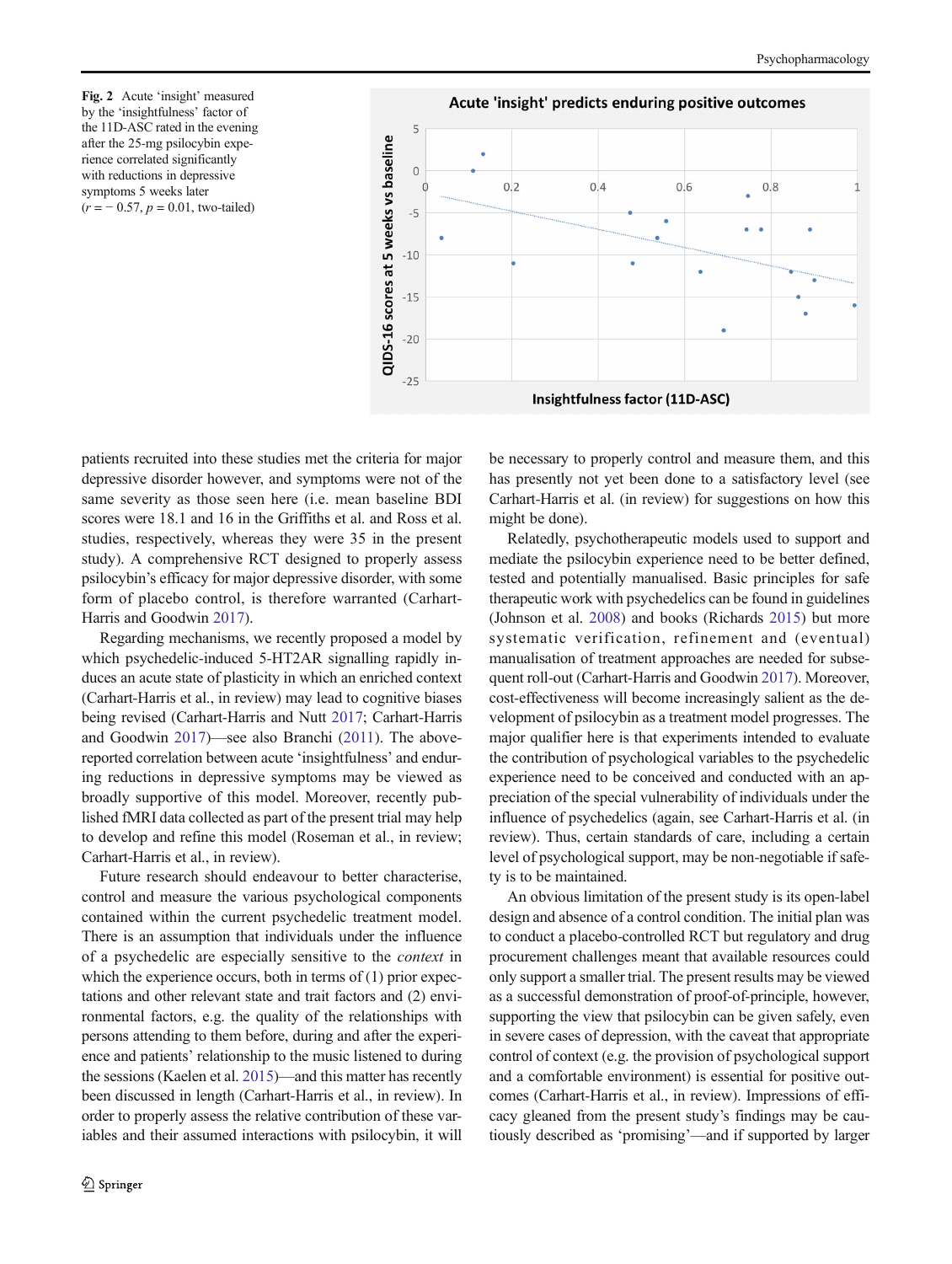<span id="page-8-0"></span>and better controlled trials, psilocybin's low toxicity, favourable side effect profile and putative rapid and enduring antidepressant action could render it at least competitive with currently available treatments for major depression, whose therapeutic actions may be either delayed, e.g. in the cases of SSRIs and psychotherapy, or short-lived, e.g. in the case of ketamine. Comparative efficacy trials may therefore be an interesting next step. Such designs may also have merit in terms of addressing the challenge of maintaining the study blind in trials with psychedelics (Carhart-Harris and Goodwin 2017).

Another limitation of the present trial is that the final eight patients were all male. This is regretful as it limits extrapolation to the general population, where rates of treatmentresistant depression may be marginally higher in women than in men (Kubitz et al. [2013\)](#page-9-0). Greater effort will be made in future trials to recruit more representative samples of the target population. Another limitation deserving of mention is the issue of assessing duration of current depressive episode. Patients gave estimates based on the question "For how long" has your current depression lasted?" but some chose to estimate based on the duration of their chronic illness, believing they had not experienced a discernable remission for years– decades, even during periods when their symptoms were relatively less severe.

In summary, we have presented updated and extended data from a feasibility trial assessing psilocybin with psychological support for treatment-resistant depression. With the caveat that this was an open-label trial with no control condition, safety and efficacy outcomes continue to support the case for further research (Carhart-Harris and Goodwin 2017). Identifying key psychological and pharmacological variables comprising the treatment model, and testing their assumed interactions, is one of a number of important next steps (Carhart-Harris et al., in review).

Acknowledgements The authors would like to thank Bill Richards, Jeff Guss, Katherine MacLean, Mary Cosimo, Roland Griffiths and Matthew Johnson for their advice on dosing and safety and patient care and to Natalie Rodriguez for the help in the planning phase of this trial. We are also grateful to the Beckley Foundation, Compass Pathways and the Alex Mosley Charitable Trust.

Funding This trial was supported by a UK Medical Research Council Grant and the Alex Mosley Charitable Trust.

#### Compliance with ethical standards

Conflict of interest The authors declare that they have no conflict of interest.

Open Access This article is distributed under the terms of the Creative Commons Attribution 4.0 International License (http:// creativecommons.org/licenses/by/4.0/), which permits unrestricted use, distribution, and reproduction in any medium, provided you give appropriate credit to the original author(s) and the source, provide a link to the Creative Commons license, and indicate if changes were made.

## References

- van Amsterdam J, Nutt D, Phillips L et al (2015) European rating of drug harms. J Psychopharmacol 29:655–660
- Bogenschutz MP, Forcehimes AA, Pommy JA et al (2015) Psilocybinassisted treatment for alcohol dependence: a proof-of-concept study. J Psychopharmacol 29:289–299
- Bonson KR, Buckholtz JW, Murphy DL (1996) Chronic administration of serotonergic antidepressants attenuates the subjective effects of LSD in humans. Neuropsychopharmacology 14:425–436
- Bouso JC, Gonzalez D, Fondevila S et al (2012) Personality, psychopathology, life attitudes and neuropsychological performance among ritual users of Ayahuasca: a longitudinal study. PLoS One 7:e42421
- Branchi I (2011) The double edged sword of neural plasticity: increasing serotonin levels leads to both greater vulnerability to depression and improved capacity to recover. Psychoneuroendocrinology 36:339– 351
- Buchborn T, Schroder H, Hollt V et al (2014) Repeated lysergic acid diethylamide in an animal model of depression: normalisation of learning behaviour and hippocampal serotonin 5-HT2 signalling. J Psychopharmacol 28:545–552
- Carhart-Harris RL and Goodwin GM. (2017) The therapeutic potential of psychedelic drugs: past, present and future. Neuropsychopharmacology
- Carhart-Harris RL, Nutt DJ (2013) Experienced drug users assess the relative harms and benefits of drugs: a web-based survey. J Psychoactive Drugs 45:322–328
- Carhart-Harris RL, Nutt DJ (2016) Question-based drug development for psilocybin - authors' reply. Lancet Psychiatry 3:807
- Carhart-Harris RL, Nutt DJ (2017) Serotonin and brain function: a tale of two receptors. J Psychopharmacol 269881117725915
- Carhart-Harris RL, Bolstridge M, Rucker J et al (2016) Psilocybin with psychological support for treatment-resistant depression: an openlabel feasibility study. Lancet Psychiatry 3:619–627
- Carhart-Harris RL et al (2017) Psilocybin for treatment-resistant depression: fMRI-measured brain mechanisms. Nat Sci Rep 7(1):13187
- Carpenter LL, Jocic Z, Hall JM et al (1999) Mirtazapine augmentation in the treatment of refractory depression. J Clin Psychiatry 60:45–49
- Gasser P, Holstein D, Michel Yet al (2014) Safety and efficacy of lysergic acid diethylamide-assisted psychotherapy for anxiety associated with life-threatening diseases. J Nerv Ment Dis 202:513–520
- Griffiths R, Richards W, Johnson M et al (2008) Mystical-type experiences occasioned by psilocybin mediate the attribution of personal meaning and spiritual significance 14 months later. J Psychopharmacol 22:621–632
- Griffiths RR, Johnson MW, Carducci MA et al (2016) Psilocybin produces substantial and sustained decreases in depression and anxiety in patients with life-threatening cancer: a randomized double-blind trial. J Psychopharmacol 30:1181–1197
- Grob CS, Danforth AL, Chopra GS et al (2011) Pilot study of psilocybin treatment for anxiety in patients with advanced-stage cancer. Arch Gen Psychiatry 68:71–78
- Gueorguieva R, Chekroud AM, Krystal JH (2017) Trajectories of relapse in randomised, placebo-controlled trials of treatment discontinuation in major depressive disorder: an individual patient-level data metaanalysis. Lancet Psychiatry 4(3):230–237
- Hartogsohn I (2016) Set and setting, psychedelics and the placebo response: an extra-pharmacological perspective on psychopharmacology. J Psychopharmacol 30:1259–1267
- Hendricks PS, Thorne CB, Clark CB, et al (2015) Classic psychedelic use is associated with reduced psychological distress and suicidality in the United States adult population. J Psychopharmacol 29(3):280–8
- Johnson M, Richards W, Griffiths R (2008) Human hallucinogen research: guidelines for safety. J Psychopharmacol 22:603–620